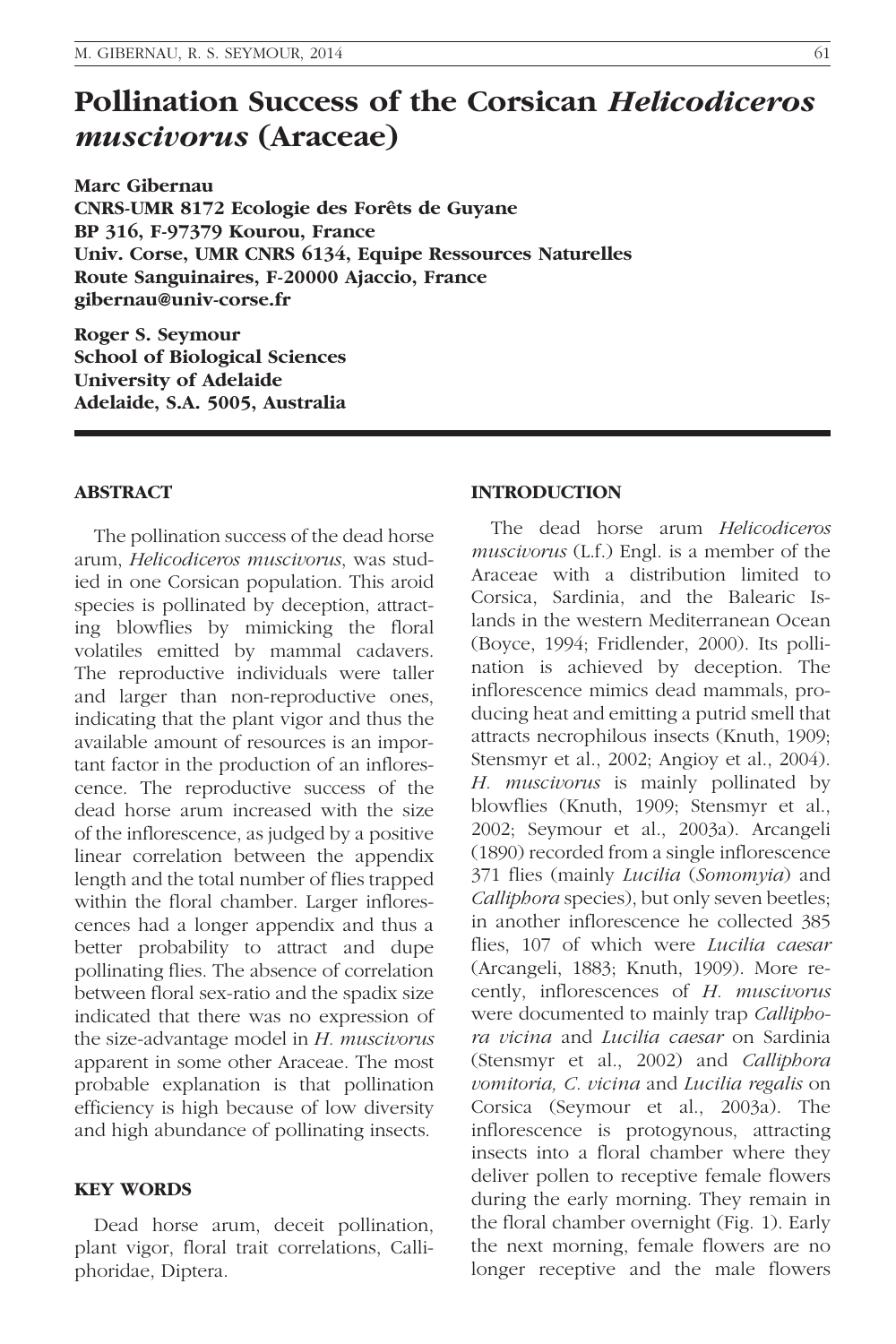

Fig. 1. Lateral view of an inflorescence of the dead horse arum showing its different parts (the spathe has been half removed). The spadix is composed of the appendix, the appendix stipe, the male and female zones and the sterile flowers. The inflorescence is naturally bent to 90° which allows flies to land and crawl along a horizontal spathe surface and enter the vertical floral chamber.

release pollen, which coats the insects before their escape and attraction to another inflorescence (Seymour et al., 2003a). Historically, H. muscivorus has been erroneously thought to be carnivorous, because dead insects are commonly found at the bottom of the floral chamber (Knuth, 1909; Fridlender, 2000), but it is highly doubtful that they provide nutrition to the plant. Helicodiceros muscivorus is thermogenic as are many species in the Araceae (Gibernau et al., 2005). Its thermogenic pattern has been already studied (Seymour et al., 2003a) and can be summarized as follows. On one hand, the exposed appendix exhibits one strong temperature increase in the morning, which is important in insect attraction since heat enhances scent production and modifies the pollinators' behavior (Angioy et al., 2004). On the other hand, the male flowers in the floral chamber are also highly thermogenic throughout the following night (Seymour et al., 2003a). However, the sluggish behavior and low thoracic temperatures of flies emerging from a floral chamber of Helicodiceros muscivorus suggest that male floral warming does not

enhance their activity just prior to their departure in the morning (Seymour et al., 2003a), in contrast to the benefits offered to beetles visiting other aroid species (Seymour & Schultze-Motel, 1999; Seymour et al., 2003b; Lamprecht et al., 2013).

It is well established that plant size is related to reproduction, small individuals in general being non-reproductive, while larger ones bear one or more reproductive structures (Guillon et al., 2006; Revel et al., 2012). This is also true in several geophytic Araceae species since the production of the first inflorescence depends on a minimum weight of the tuber (Prime, 1960; Méndez, 2001; Vitt et al., 2003). Moreover larger plants produce larger and/or more numerous inflorescences/flowers than smaller ones (Lloyd & Bawa, 1984). The size advantage model predicts that zoophilous species should invest proportionally more in the female function (which is more costly) than in male function, with an increase of plant size/vigor. This inflorescence feminization has been shown to exist in some Arum species (Gibernau & Albre, 2008; Revel et al., 2012), and not in others (Chartier & Gibernau, 2009) in accordance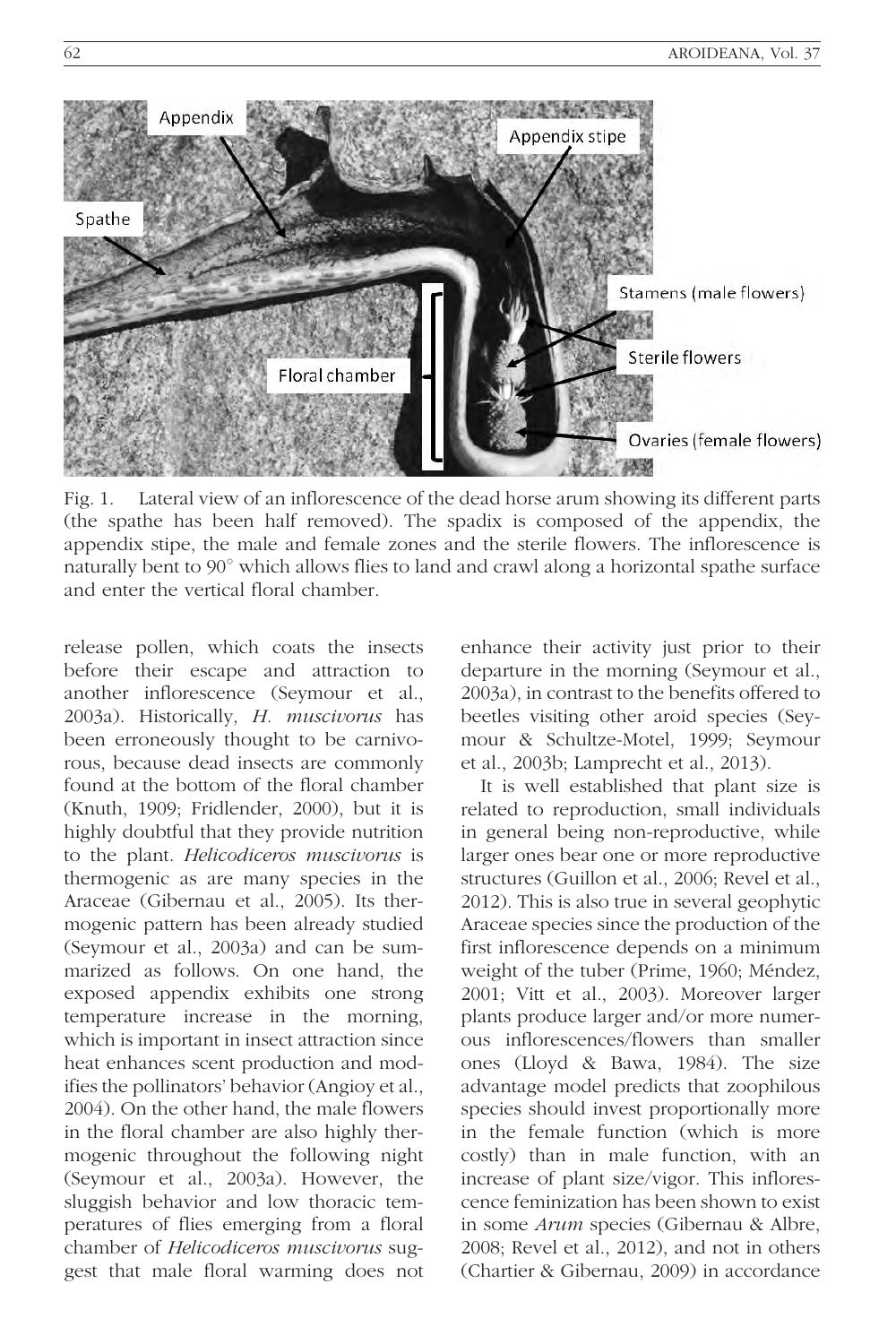to the size advantage model predictions (Revel et al., 2012). In some species of the genus Arisaema, a complete inflorescence feminization exists, called paradioecy, since small reproductive individuals produce inflorescence bearing only male flowers whereas the same individuals when larger produce inflorescence bearing only female flowers (Barriault et al., 2010).

A related question is how the pollination success and the probability of set seed are linked to floral size or number (Méndez, 2001; Revel et al., 2012). In general, it is supposed that bigger flowers/inflorescences are more attractive to pollinators, have a higher probability of pollination, and a larger seed set (Revel et al., 2012). In Arum, the results are equivocal; some species exhibit a positive relationship between the number of flowers (or the size of the inflorescence), the number of trapped insects, and the fruit set, while other species do not (Méndez, 2001; Gibernau & Albre, 2008; Chartier & Gibernau, 2009; Revel et al., 2012). Such different results appear to depend mainly on the abundance of the pollinating insects in the environment. When pollinators are very abundant, non-limiting, there is no relationship. Regardless of the size of the inflorescence, some insects are attracted and trapped, and pollination takes place, whereas when pollinators are rare and strong competition exists among inflorescences/flowers, natural selection should advantage the larger and more attractive ones (Albre & Gibernau, 2008; Chartier et al., 2009; Revel et al., 2012).

While pollination by deception (e.g., mimicking carrion) and thermogenesis have been well documented, the reproductive success of Helicodiceros muscivorus has been poorly studied. On a survey of seven populations, ranging from 4 to 300 individuals, Fridlender (2000) observed that the proportion of flowering individuals varied from 17 to 75% (46  $\pm$  24%) and the fructification rate from 33 to 85% (60  $\pm$ 21%). He noted that flowering individuals tended to be taller and that larger individuals produced larger infructescences (Fridlender, 2000). We here present data on the reproductive success in one population of Helicodiceros muscivorus on Corsica. The main objective is to study the relationships between plant vigor or size and the pollination success in this deceptive pollinated aroid species. More precisely we ask: i) Are the size and number of inflorescences produced by H. muscivorus related to plant vigor or size? ii) Is the pollination success related to inflorescence size and/or plant vigor? iii) Is the availability of pollinators limited in the studied populations?

#### MATERIAL AND METHODS

#### Studied Population

Helicodiceros muscivorus was studied at Caporalino, 10 km South of Ponte Leccia, central Corsica. The plants were located on a steep rocky slope above the railway tracks, as described by Fridlender (2000), and were studied between 22 April and 6 May 2002.

#### Plant Survey and Measures

A total of 286 plants were marked and labeled as reproductive or not. Plant height and leaf length were measured on 220 of them. Plant height was estimated by measuring the vertical distance between the soil and the highest limb base (since blades are deeply pedatifid and some lobes can be more or less erect). Leaf length was estimated by measuring the length of the median lobe from the tip to petiole.

In addition, 86 reproductive individuals were measured and surveyed to see if they matured with an infructescence. Of these, plant height and leaf length were measured on 75 individuals and spathe length and height on 85 individuals to quantitatively compare reproductive individuals.

Linear correlation analyses among vegetative and floral traits were performed on 80 individuals.

Reproductive traits were measured or counted on 38 inflorescences, including spathe and spadix size, floral zones sizes (male, female and appendix), numbers of male and female flowers (Fig. 1).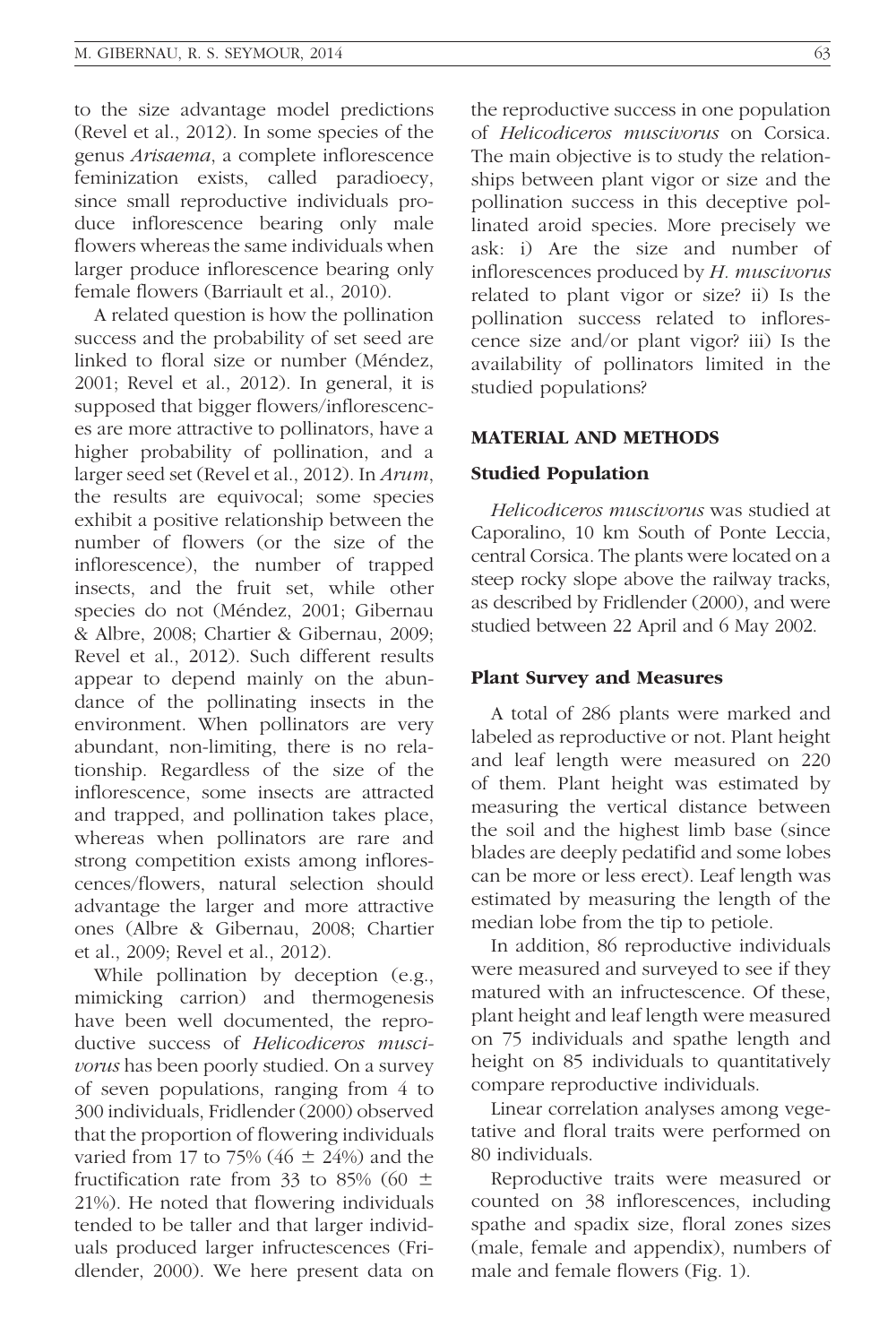| $(N = 81)$ of <i>Helicodiceros muscivorus</i> . SD: standard deviation. All traits were<br>statistically different (see text). |                                                                            |                                                                               |  |  |
|--------------------------------------------------------------------------------------------------------------------------------|----------------------------------------------------------------------------|-------------------------------------------------------------------------------|--|--|
|                                                                                                                                | Non-reproductive plants<br>mean $\pm$ SD (range)                           | Reproductive plants<br>mean $\pm$ SD (range)                                  |  |  |
| Plant height (cm)<br>Leaf length (cm)<br>Number or leaves                                                                      | $35.9 \pm 10.8$ (14-71)<br>$18.1 \pm 4.1 (9.5 - 32)$<br>$3.3 \pm .89(1-5)$ | $43.1 \pm 13.3$ (24-78)<br>$20.9 \pm 4.2 \ (11.7 - 34)$<br>$4.4 \pm .91(3-6)$ |  |  |

Table 1. Comparison of some vegetative traits (plant height, leaf length and number of leaves) between non-reproductive  $(N = 139)$  and reproductive plants  $(N = 81)$  of *Helicodiceros muscivorus*. SD: standard deviation. All traits were

The floral sex ratio or maleness was calculated as the number of male flowers/ (number of male flowers + number of female flowers). Thus it equals 1 when the inflorescence is totally male and zero when it is totally female.

# Insect Visitors

The number and species of insect visitors were surveyed in the early morning, before the insects from the previous day were released from the floral chamber. When insects were present, the appendix length was measured and the insects were collected, fixed in 70% alcohol and later identified. A linear correlation between the number of trapped insects and the appendix length was performed after logtransformation.

Statistical analyses were performed with the statistical software Past 2.17 (Hammer et al., 2001).

#### **RESULTS**

# Non-reproductive versus Reproductive

Reproductive dead horse arums produce a solitary inflorescence appearing at the end of the foliage-producing growth phase. Out of 286 plants marked, 90 had an inflorescence, thus 31% of the individuals were reproductive. Reproductive individuals were significantly taller  $(F_{1,218} = 16.44,$  $p = 7 \times 10^{-5}$ ) with longer leaves (F<sub>1,218</sub> = 12.4,  $p = 5.2 \times 10^{-4}$ ) and a greater number of leaves ( $F_{1,218} = 60.4$ , p  $\lt 1 \times 10^{-5}$ ) than non-reproductive ones (Table 1). The proportion of reproductive plants increased with the number of leaves per plant; none

of the one- or two-leaf plants was reproductive, half of the four-leaf plants were reproductive and all the six-leaf plants had inflorescences (Fig. 2).

#### Reproductive Success

Out of 86 reproductive individuals surveyed, 57 (66%) matured an infructescence. There were no statistical differences for the vegetative traits such as plant height  $(F_{1,73})$  $= 1.97$ , p = .16), leaf length ( $F_{1,73} = 1.89$ , p  $=$  .17) or number of leaves ( $F_{1,73} = .80$ , p = .37) between and successful and nonsuccessful reproduction (Table 2). On the contrary, reproductively successful plants had significantly taller ( $F_{1,111} = 148.6$ , p <  $1 \times 10^{-5}$ ) and longer (F<sub>1,111</sub> = 115.3, p < 1  $\times$  10<sup>-5</sup>) spathes (Table 2). In fact when considering the spathe length, inflorescences with spathes shorter than 12 cm had no reproductive success, whereas spathes longer than 20 cm were highly successful (Fig. 3). Apparently the probability of reproductive success changed around spathes of 16 cm (Fig. 3).

### Floral Traits

Floral reproductive traits of Helicodiceros muscivorus are presented Table 3. In summary, the single appendix represented 52% of the spadix total length, the two fertile zones represented 13% (6% for the male zone and 7% for the female zone), and the rest (about 35%) represented the sterile parts (appendix stipe, sterile zones above and below the stamens; Fig. 1). In terms of number of flowers, male flowers were on average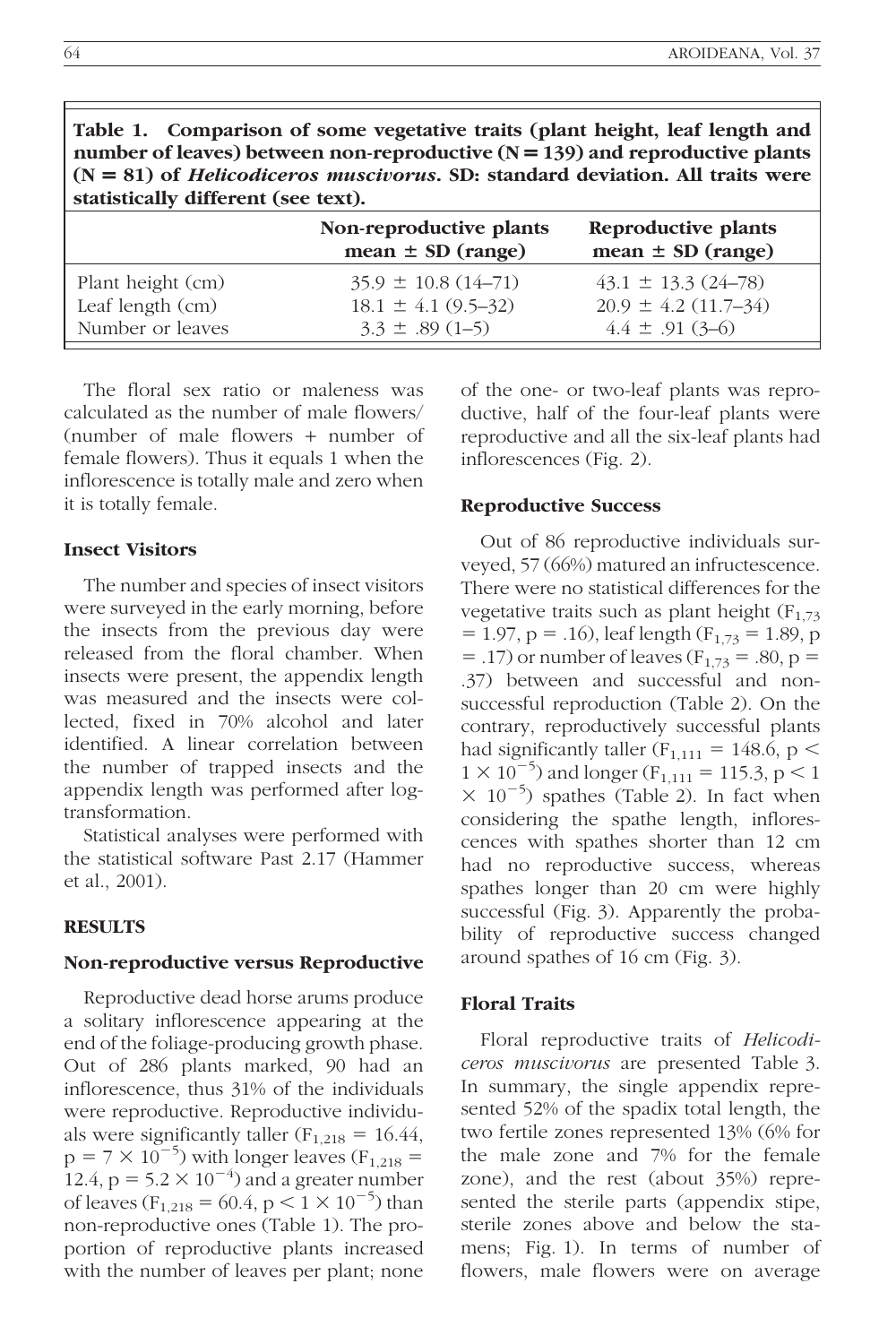

Fig. 2. Number of reproductive and non- reproductive plants in each class of leaf number and percentage of reproductive plants for each leaf class.

1.7 times more numerous than female flowers, leading to maleness of the floral sex ratio of the inflorescence of 62% (Table 3). The number of ovules per ovary was on average equal to 4.5 (Table 3). The fact that the fertile (male and female) zones (Fig. 4) as well as the number of male and female flowers (Fig. 5) increased at the same rate (same slopes) with an increase of the spadix size indicated that there was no bias in terms of resource allocation to the male or female function in relation to an increase of the vigor. This result was also confirmed by the absence of correlation between the spadix size and the floral sex ratio ( $R^2 = 5 \times 10^{-4}$ ; F<sub>1,45</sub> = .022; p = .88).

#### Insect Visitors

Insects from 21 inflorescences were collected and identified. They all were Diptera ( $N = 355$ ), of which 291 (82%) were Calliphoridae and 64 (18%) were Fanniidae. Among the Calliphoridae, 73% belonged to two species of *Calliphora*: 172 C. vomitoria (15% of which were males) and 40 C. vicina (13% males); whereas the other 27% were only females of Lucilia species: 64 L. regalis, five L. bufonivora, and ten other Lucilia sp. The fanniid flies were also only females of the genus Fannia (54 Fannia sp, eight Fannia pallitibia), and two undetermined specimens. The

Table 2. Comparison of some vegetative (plant height, leaf length and number of leaves) and reproductive (spathe height and length) traits between successful  $(N = 27)$  and non-successful  $(N = 29)$  reproductive plants of *Helicodiceros* muscivorus. SD: standard deviation. Statistical difference: NS: non-significant, \*\*\*:  $p < 10^{-5}$ .

|                    | Reproductive failure<br>mean $\pm$ SD (range) | Reproductive success<br>mean $\pm$ SD (range) | <b>Statistical</b><br>difference |
|--------------------|-----------------------------------------------|-----------------------------------------------|----------------------------------|
| Plant height (cm)  | $38.4 \pm 8.4(21 - 54)$                       | $42.4 \pm 13.5$ (22-80)                       | NS.                              |
| Leaf length (cm)   | $19.1 \pm 3.6$ (11.7–28)                      | $20.2 \pm 3.6$ (12.6–28)                      | NS.                              |
| Number or leaves   | $4.1 \pm .74(3-6)$                            | $4.3 \pm .92$ (3-6)                           | <b>NS</b>                        |
| Spathe height (cm) | $5.7 \pm 2(3-9.5)$                            | $9.3 \pm 1.2$ (7-12.5)                        | ***                              |
| Spathe length (cm) | $12.1 \pm 3.6$ (6.7–20)                       | $20 \pm 3.8$ (14-32)                          | ***                              |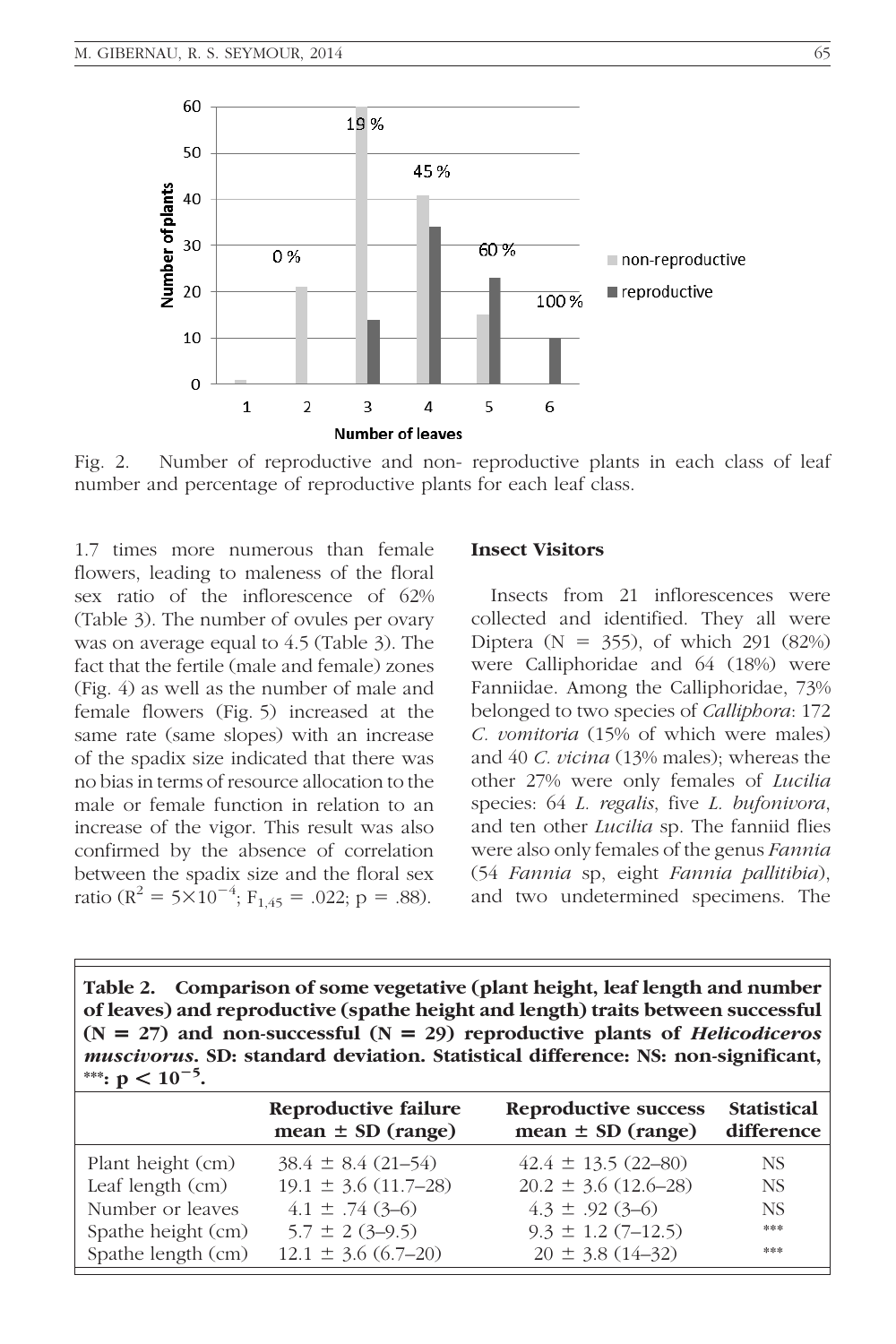

Fig. 3. Number of successful and non-successful plants in each class of spathe length (cm) and percentage of successful reproductive plants for each spathe class.

number of trapped flies per inflorescence was relatively high with a global average (mean  $\pm$ SD):  $16.9 \pm 18.8$  (range: 2–84). When considering the most abundant species separately, the average numbers of trapped flies per inflorescence were: Calliphora vomitoria  $(9.1 \pm 12.6; \text{range}: 0-54), C. \text{vicina}$   $(3.3 \pm 3.4;$ range: 0-13), Lucilia regalis  $(3.4 \pm 4.5;$  range: 0–20), and *Fannia* sp  $(4.2 \pm 4.1; \text{ range: } 0-$ 15). A positive linear correlation also occurred between the appendix length and the total number of flies trapped within the floral chamber ( $\mathbb{R}^2 = .28$ ; F<sub>1,20</sub> = 7.31; p = .013).

### DISCUSSION

#### Plant Size and Reproductive Status

This study shows that the reproductive status was linked to the size of the plant, which we equate to plant vigor. But since we studied vegetative traits, a clear minimum size (threshold) was not found as it has been shown for the weight of the tuber in Arum or corm in Arisaema (Prime, 1960; Méndez, 2001; Vitt et al., 2003), probably because these vegetative traits are determined by many factors (resources, developmental, physiological, environmental) and not linearly linked to plant vigor, contrary to the tuber or corm weight which represents the resource for developing the individual. In terms of number of leaves, the probability of being reproductive increased with a higher number of leaves and half of individuals with four leaves were reproductive (Fig. 2). A similar trend occurred with plant height and leaf length (Table 1). In summary, reproductive indi-

| Table 3. Reproductive floral traits of successful inflorescences $(N = 38)$ . SD:<br>standard deviation. |                                |                                |                              |  |  |
|----------------------------------------------------------------------------------------------------------|--------------------------------|--------------------------------|------------------------------|--|--|
| Length $(cm)$                                                                                            | Mean $\pm$ SD                  | Number of                      | Mean $\pm$ SD                |  |  |
| Spadix<br>Female zone                                                                                    | $21.7 \pm 4.4$<br>$1.4 \pm .4$ | Female flowers<br>Male flowers | $159 \pm 26$<br>$266 \pm 58$ |  |  |

Male zone 1.2  $\pm$  .3 Ovules per ovary 4.5  $\pm$  1 Appendix  $11.7 \pm 3.2$  Floral Sex ratio  $0.62 \pm .04$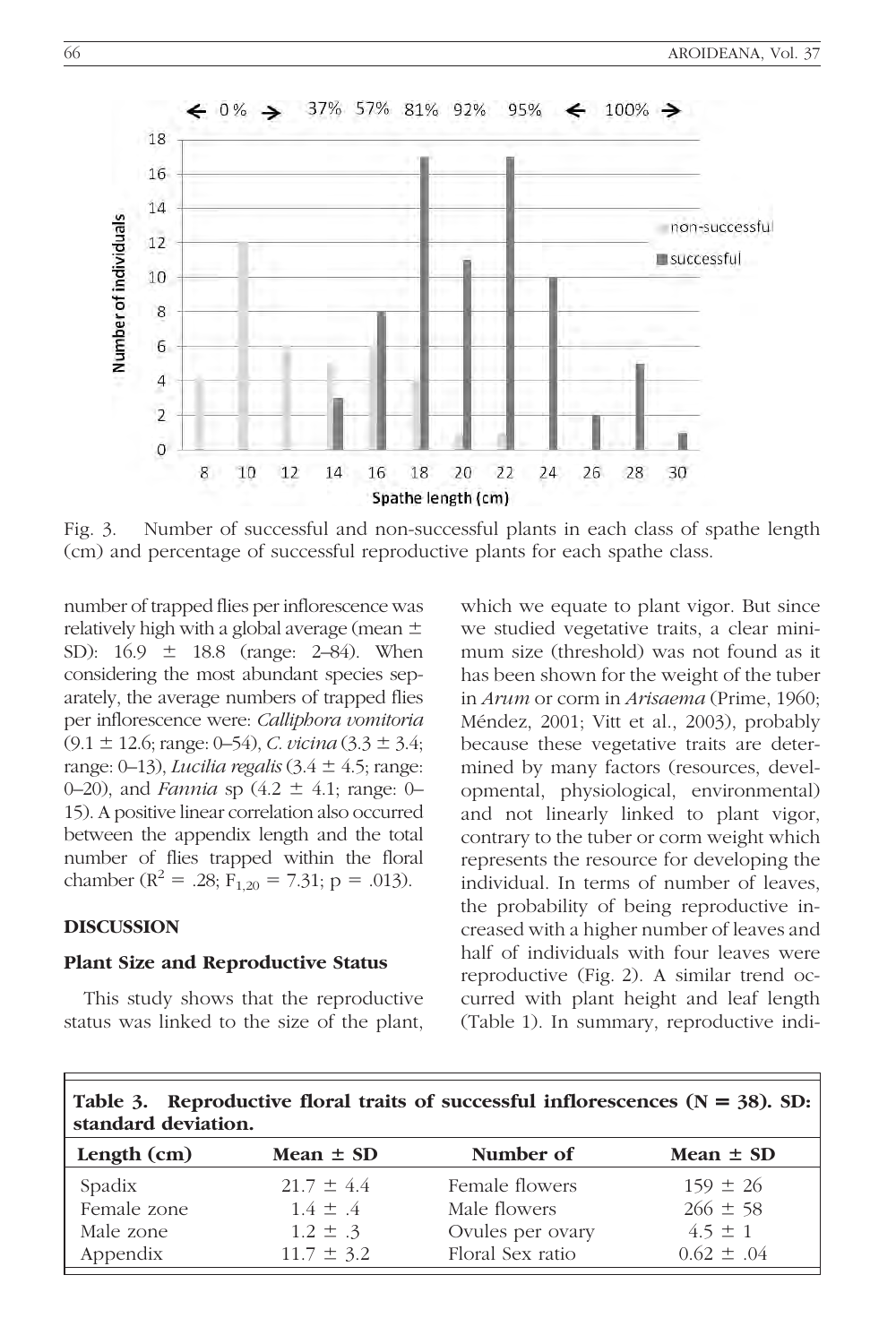

Fig. 4. Linear relations between the spadix length and the length of different spadix zones (appendix, male flower and female flowers). Due to the autocorrelation between the data the linear regressions are obligatory but we are interested in the values of the slopes and their differences. The square on the left of the graph represents non-successful reproductive inflorescences. The length of the appendix increases faster ( $y = 0.6254x - 1$ 1,7583;  $R^2 = 0.955$ ) with an increase of the spadix size than the fertile (male or female) zones ( $F_{1.45} = 81.3$ , p < 10<sup>-5</sup>). On the other hand, the slopes for the male (y = 0,0468x + 0,1954;  $R^2 = 0.619$ ) and female (y = 0,0284x + 0,7462;  $R^2 = 0.195$ ) zones are not statistically different  $(F_{1.45} = 3.217, p = .079)$ .

viduals were larger than non-reproductive ones, as has been noted for Arum cylindraceum (Fridlender, 2000). It is well known that plant vigor is related to reproduction, with small individuals being non-reproductive in contrast to larger ones (Guillon et al., 2006; Revel et al., 2012).

#### Reproductive Success

In the studied population, about 1/3 of the individuals were reproductive, and 2/3 of the reproductive individuals successfully reproduced (i.e., maturing infructescences). This fructification rate is quite high for Araceae. It has been documented to vary between 13% and 50% in Symplocarpus renifolius or Dieffenbachia longispatha (Young, 1986; Uemura et al., 1993), between 8 and 78% in *Arum maculatum* and A. italicum (Ollerton & Diaz, 1999; Méndez & Diaz, 2001) and between 33 and 85% in A. cylindraceum (Fridlender, 2000). Contrary to the reproductive status, the reproductive success was not linked to vegetative traits such as plant or leaf size, or leaf number; but rather to the inflorescence size (Table 2). Larger inflorescences were more likely to be pollinated and develop infructescences than smaller ones; there was a positive linear correlation between the appendix length and the total number of flies trapped within the floral chamber. Again, a clear minimum size threshold was not found, but a critical size was determined, since about half of the inflorescences of a length greater than 16 cm developed successfully to infructescences. This probability strongly diminished below this size and strongly increased for larger spathes (Fig. 3). Such a relationship between plant vigor and reproductive success is well known (Lloyd & Bawa, 1984; Guillon et al., 2006; Revel et al., 2012).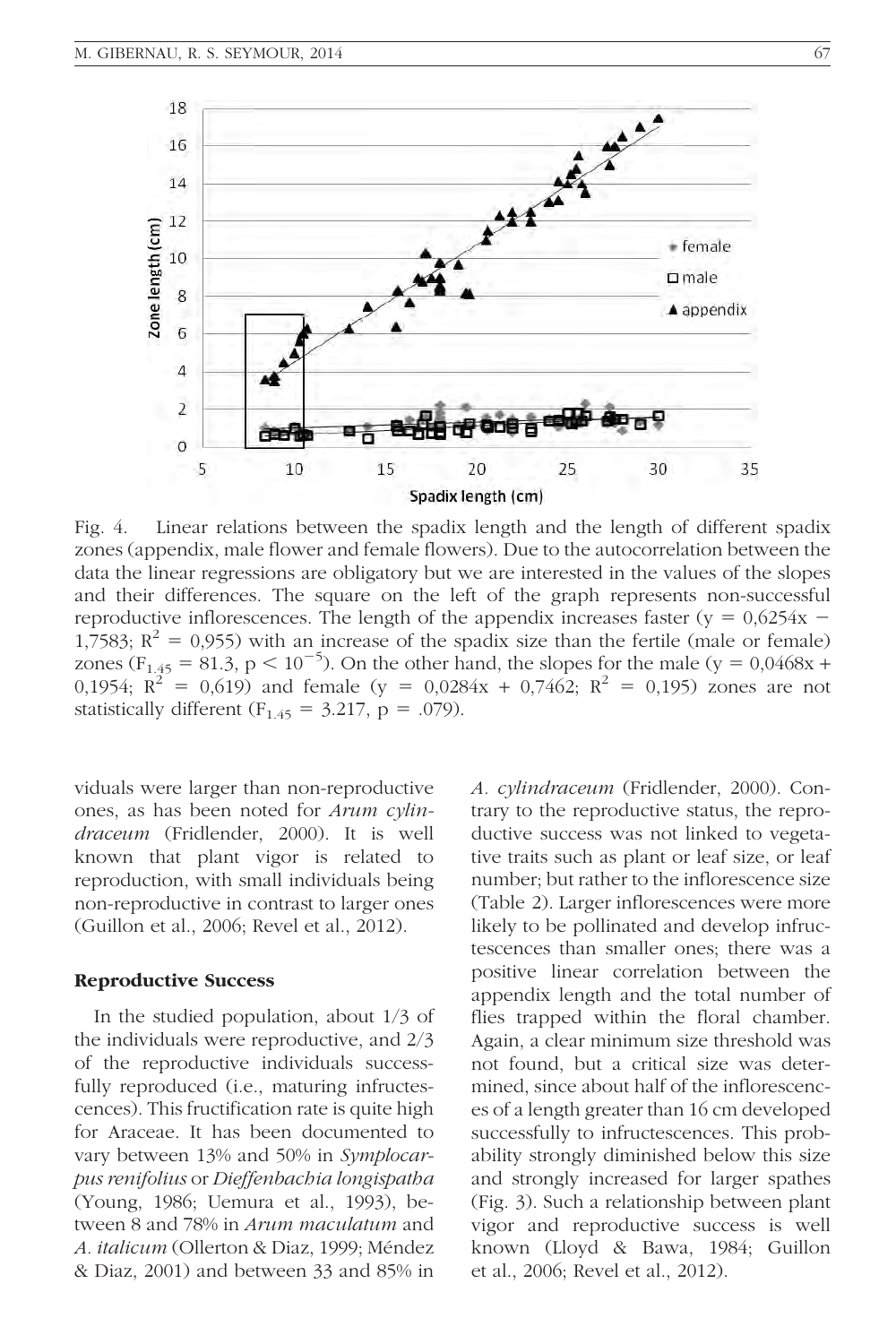

Fig. 5. Linear relationship between the spadix length (cm) and the number of female and male flowers in *Helicodiceros muscivorus*. The two slopes are not significantly different  $(F<sub>1,45</sub> = 1.216, p = .27)$  indicating that both female and male number of flowers increase similarly with an increase of the spadix size  $(Y = 3.285 X + 88.24$  (female) or 190.3 (male)).

#### Floral Traits

As in other species from the tribe Areae, a significant proportion of the spadix size of H. muscivorus was allocated to the appendix (Fig. 1), in fact more than half the length (52%). The appendix size represented 34% of the total spadix length in Arum maculatum (Chartier & Gibernau, 2009), and 44% in A. italicum (Gibernau & Albre, 2008). Such high investment in the appendix has been found in A. italicum, A. idaeum, A. creticum, A. concinnatum, and Arisaema in terms of relative (44–90%) weights among the spadix parts (Méndez, 2001; Seymour et al., 2009). Moreover, the appendix size increased proportionally more than the fertile zones in longer spadices (Fig. 4). The same result has been found in A. maculatum and A. italicum (Gibernau & Albre, 2008; Chartier & Gibernau, 2009). The appendix is crucial for pollinator attraction by producing heat and emitting the floral odors (Kite, 2000; Diaz & Kite, 2002; Albre et al., 2003), especially for these species which are obligatorily allogamous (Lack & Diaz, 1991; Albre & Gibernau, 2008; Chartier et al., 2013). Thus,

the more important investment made by the plant when more resources are available concerns the pollinator attraction function. In this study, a positive correlation was found between the appendix length and the total number of flies caught by the inflorescence within its floral chamber, as in A. italicum (Mendez & Obeso, 1992).

In terms of fertile zones, their relative size  $(13%)$  is smaller than in A. maculatum with 19% of the spadix length (Chartier & Gibernau, 2009) and in A. italicum with 23% (Gibernau & Albre, 2008). Moreover female and male zones had an equivalent size in H. muscivorus, with respectively 7 and 6% of the spadix length, contrary to A. maculatum and A. italicum in which the female zone is longer than the male one (12 vs. 7% in A. maculatum and 17 vs.  $6\%$  in A. italicum) (Gibernau & Albre, 2008; Chartier & Gibernau, 2009). The fact that the fertile (male and female) zones (Fig. 4) as well as the number of male and female flowers (Fig. 5) increased at the same rate (same slopes) with an increase of the spadix size indicated that there was no bias in terms of resource allocation to the male or female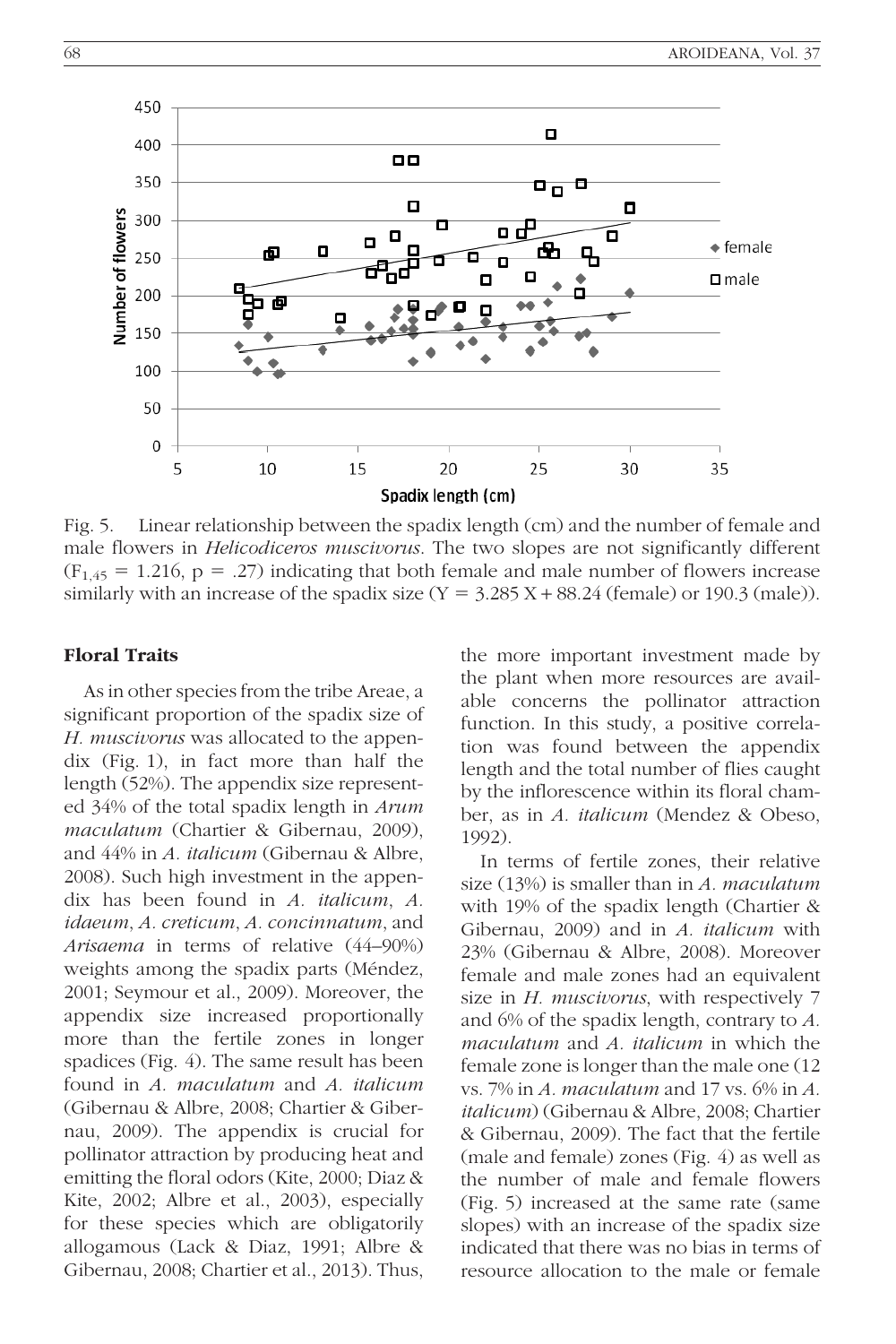function in relation to an increase of the vigor. This result was also confirmed by the absence of correlation between the spadix size and the floral sex ratio, indicating no significant feminization of the inflorescence with an increase in the total size. Hence Helicodiceros muscivorus does not follow the size advantage model. This inflorescence feminization has been shown to exist in some aroid species such Arum italicum, A. cylindraceum or Arisaema triphyllum (Gibernau & Albre, 2008; Barriault et al., 2010; Revel et al., 2012), but not in Arum maculatum (Chartier & Gibernau, 2009).

#### Insect Visitors

We found that the main pollinators in Corsica were Calliphoridae blowfly species as in previous studies in Sardinia (Stensmyr et al., 2002; Angioy et al., 2004), but the species were not the same. In Corsica the main pollinator of the dead horse arum was Calliphora vomitoria (60% of the trapped insects), but *Lucilia regalis* and *C. vicina* were not negligible, whereas in Sardinia Calliphora vicina and Lucilia caesar were the main pollinators (Stensmyr et al., 2002). We documented that flies from the genus Fannia (Fanniidae) were also attracted. A study of human cadaver fauna showed that there are up to eight different cohorts (named ''escouades'') of insects according to the stage of degradation (Mégnin, 1894). Calliphora flies are amongst the first cohort, Lucilia the second and Fannia the fourth (Mégnin, 1894). Thus, the dead carcass floral odor attracts a diversity of necrophilous flies (Kite, 2000; Stensmyr et al., 2002). Moreover this floral odor presents a sex-specificity since a majority of female flies were attracted, 90% in this study and 78% in Sardinia (Stensmyr et al., 2002). Only a ''few'' males of Calliphora were attracted none of *Lucilia* and *Fannia*. While the inflorescences of the dead horse arum attract some male flies, real animal carcasses are apparently visited mainly by females intent on laying eggs (Stensmyr, 2002). Such differences may be explained by variations in the blend composition and particularly the minor components of scent, but further studies are necessary to answer this question. Females are attracted to carcasses looking for oviposition and nutrition whereas males are rather floricolous; this sexual alimentary differentiation is also known for mosquitoes. Now it is possible that some mating takes place on or near the carcasses, thus explaining the presence of some trapped males.

In addition to the odor, Angioy et al. (2004) have shown that the heat from the appendix increases the probability of a blowfly entering the floral chamber. Thus the heat works in conjunction with the odor cues and fine-tunes the deceit, modifying the behavior of attracted blowflies, by mimicking the microbial fermentation and its associated temperature elevation of a dead carcass. Finally, the trap mechanism is not ''absolute'' like in Arum where attracted flies are trapped for 24 h within the floral chamber. In the dead horse arum, blowflies were observed coming in and out from the floral chamber, because there is no efficient physical barrier as in other Arum species.

In conclusion, the reproductive success increased with the size of the inflorescence. Larger inflorescences have larger appendices and thus higher probability to attract and dupe pollinating flies. The absence of correlation between floral sex-ratio and the spadix size indicates that there is no expression of the size-advantage model in H. muscivorus. The most probable explanations (Chartier & Gibernau, 2009; Revel et al., 2012) are that in Helicodiceros muscivorus: i) the attractiveness is high, as the floral odor is a very good mimic of the cadaver smell; ii) the pollinator diversity is low, with only a few blowfly species are attracted (2–4); and iii) the insects are very abundant, for example the floral chamber of the most visited inflorescence in this study contained 84 flies, and in Sardinia 100 visits/inflorescence/day is estimated (Angioy et al., 2004).

#### ACKNOWLEDGMENTS

The authors thank Jean-Pierre Suzzoni for providing us a house in Corsica and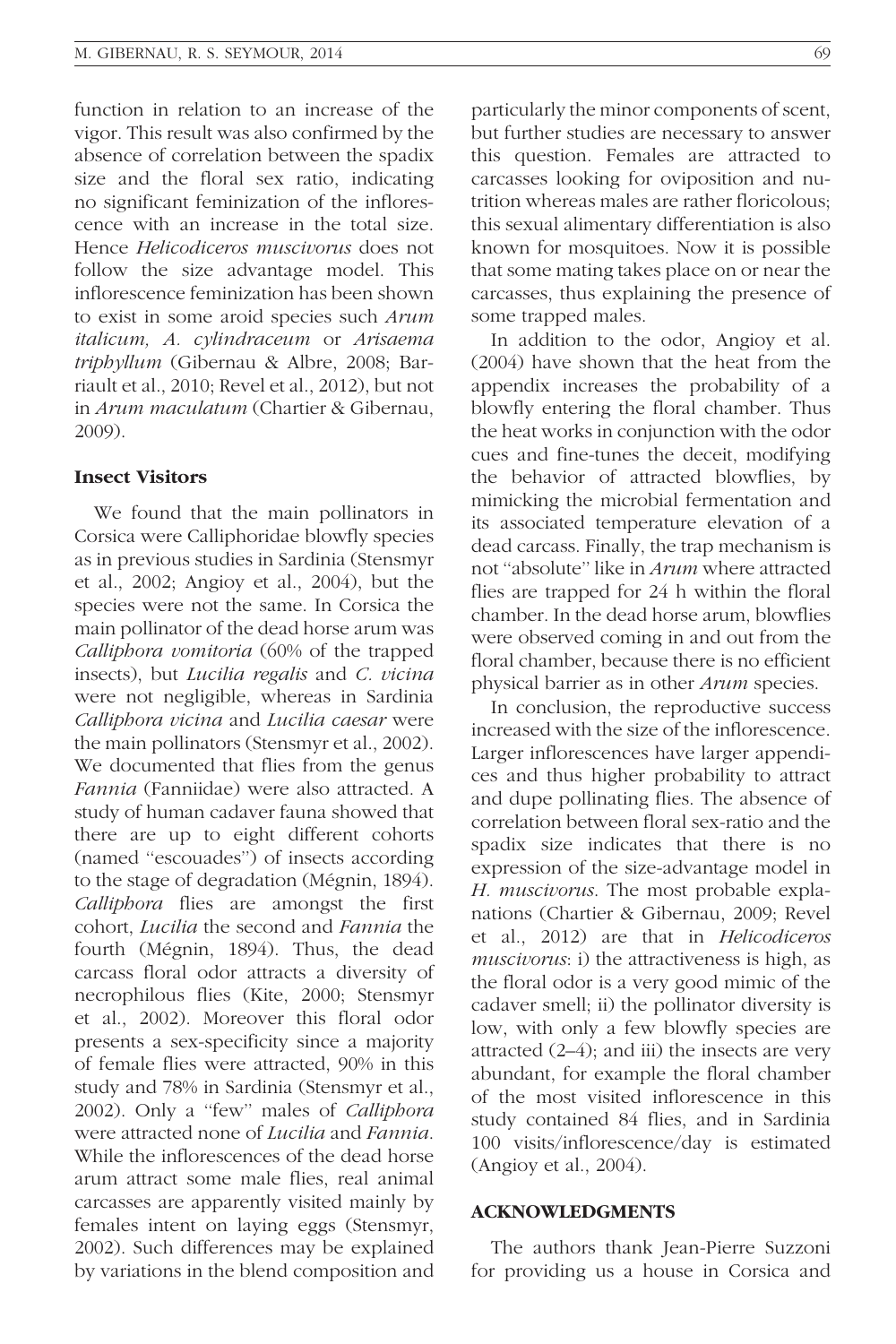Robin Seymour for logistical support. This study was supported by the Australian Research Council. Permits to study Helicodiceros muscivorus were obtained by M. G. from the Conservatoire Botanique National Méditerranéen de Porquerolles, thanks to M. Boillot.

# LITERATURE CITED

- Albre, J., A. Quilichini & M. Gibernau. 2003. Pollination ecology of Arum italicum (Araceae). Bot. J. Linn. Soc. 141: 205–214.
- Albre, J. & M. Gibernau. 2008. Reproductive biology of Arum italicum (Araceae) in South of France. Bot. J. Linn. Soc. 156: 43–49.
- Angioy, A.-M., M. C. Stensmyr, I. Urru, M. Puliafito, I. Collu & B. S. Hansson. 2004. Function of the heater: the dead horse arum revisited. Proc. R. Soc. London, series B 271((Suppl.) - Biology letters): S13–S15.
- Arcangeli, G. 1883. Osservazioni sull'impollinazione in alcune Aracee. Nuovo Gio. Bot. 15: 72–97.
- Arcangeli, G. 1890. Altre osservazioni sul Dracunculus vulgaris (L.) Schott, e sul suo processo d'impollinazione. Malpighia 4: 254–261.
- Barriault, I., D. Barabé, L. Cloutier & M. Gibernau. 2010. Pollination ecology and reproductive success in Jack-inthe Pulpit (Arisaema triphyllum) in Québec (Canada). Plant Biol. 12(1): 161–171.
- Boyce, P. 1994. The genera Dracunculus and Helicodiceros (Araceae: Aroideae). Thaiszia 4: 175–182.
- Chartier, M. & M. Gibernau. 2009. Size variations of flowering characters in Arum maculatum (Araceae). Aroideana 32: 153–158.
- Chartier, M., L. Pélozuelo, B. Buatois, J.-M. Bessière & M. Gibernau. 2013. Geographic variations of odour and pollinators, and test for local adaptation by reciprocal transplant of two European Arum species (Araceae). Funct. Ecol. 27: 1367–1381.
- Diaz, A. & G. C. Kite. 2002. A comparison of the pollination ecology of Arum maculatum and A. italicum in England. Watsonia 24: 171–181.
- Fridlender, A. 2000. Répartition, écologie et conservation de l'Arum mangemouches (Helicodiceros muscivorus (L. fil.) Engler (Araceae) en Corse. Webbia 55: 7–35.
- Gibernau, M., D. Barabé, M. Moisson & A. Trombe. 2005. Physical constraints on temperature difference in some thermogenic aroid inflorescences. Ann. Bot. 96: 117–125.
- Gibernau, M. & J. Albre. 2008. Size variations of flowering characters in Arum italicum. Aroideana 31: 101–106.
- Guillon, J. M., R. Julliard & H. Leturque. 2006. Evolution of habitat dependent sex allocation in plants: superficially similar to, but intrinsically different from animals. J. Evol. Biol. 19(2): 500–512.
- Hammer,  $\emptyset$ ., D. A. T. Harper & P. D. Ryan. 2001. PAST: Paleontological Statistics Software Package for Education and Data Analysis. Palaeontol. Electron.  $4(1): 9.$
- Kite, G. C. 2000. Inflorescence odour of the foul-smelling Aroid Helicodiceros muscivorus. Kew Bull. 55: 237–240.
- Knuth, P. 1909. Handbook of flower pollination. Transl. J.A. Davis. Clarendon Press, Oxford. pp. 488–498.
- Lack, A. J. & A. Diaz. 1991. The pollination of Arum maculatum L. - a historical review and new observations. Watsonia 18: 333–342.
- Lamprecht, I., L. Wadsö & R. S. Seymour. 2013. Calorimetric investigations of the pollination biology of the thermogenic inflorescences of the dragon lily (Dracunculus vulgaris) and its pollinator (Protaetia cretica) on Crete. Thermochim. Acta 551: 84–91.
- Lloyd, D. G. & K. S. Bawa. 1984. Modification of the gender of seed plants in varying conditions. Evol. Biol. 17: 255–338.
- Mégnin, J. P. 1894. La faune des cadavres: application de l'entomologie à la